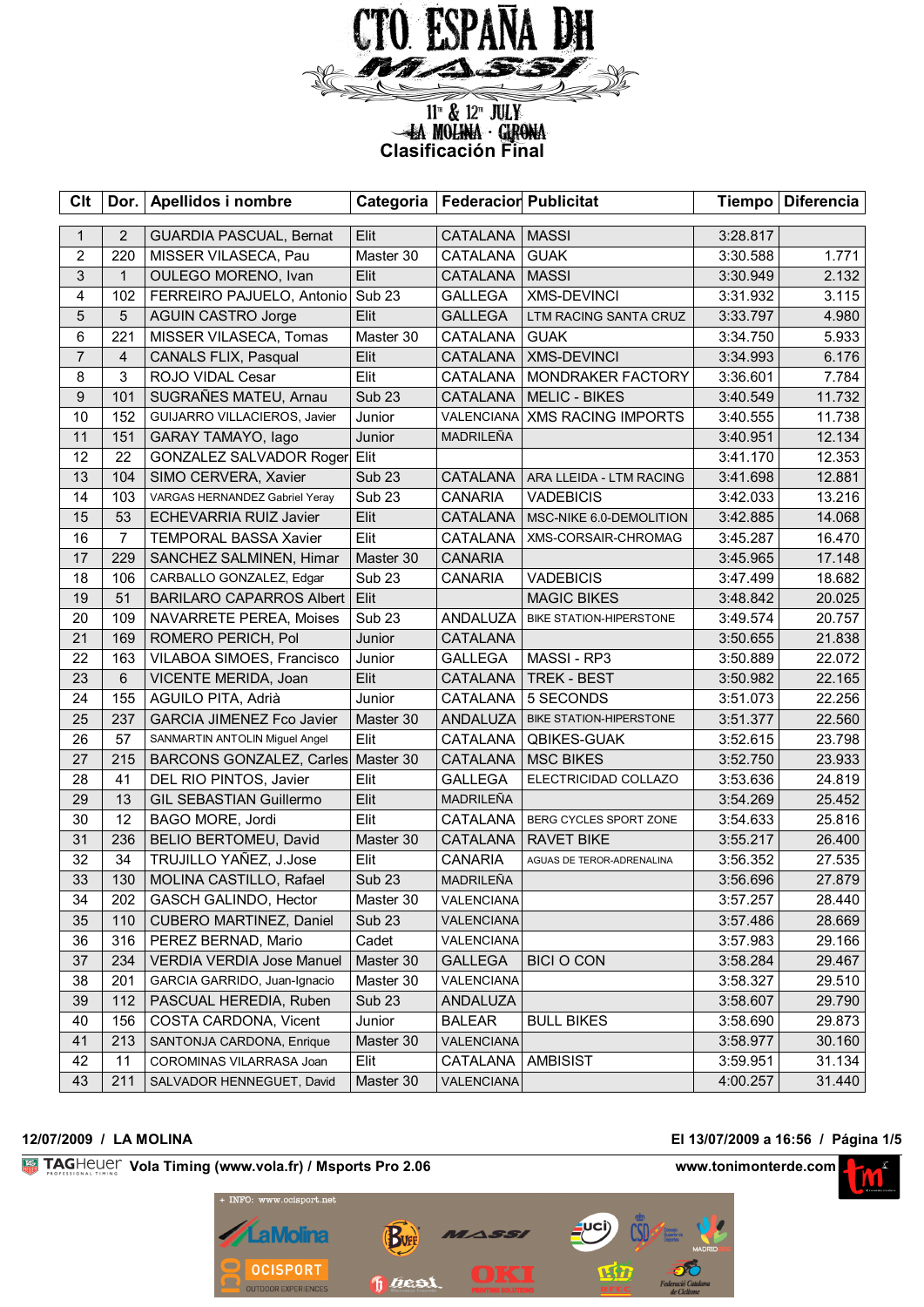| Clt |     | Dor.   Apellidos i nombre        |                   | Categoria   Federacior Publicitat |                                   | <b>Tiempo</b> | <b>Diferencia</b> |
|-----|-----|----------------------------------|-------------------|-----------------------------------|-----------------------------------|---------------|-------------------|
| 44  | 24  | QUILEZ PARRA Jose Miguel         | Elit              | C.MANCHEGA                        |                                   | 4:00.278      | 31.461            |
| 45  | 248 | LLORENS SALAMO Iban              | Master 30         | CATALANA                          | MOTOBIKE GILI-CERESPORT           | 4:00.844      | 32.027            |
| 46  | 329 | PEREZ GONZALEZ Victor Fabian     | Cadet             | <b>CANARIA</b>                    | <b>VADEBICIS</b>                  | 4:01.010      | 32.193            |
| 47  | 205 | GIMENEZ COLL, Iban               | Master 30         | CATALANA                          | <b>BTT FORALLAC</b>               | 4:01.242      | 32.425            |
| 48  | 122 | OLAÑETA GRIJALBA, Fernando       | Sub <sub>23</sub> | <b>VASCA</b>                      |                                   | 4:01.809      | 32.992            |
| 49  | 107 | <b>MONTES BARAHONA, Lluis</b>    | Sub <sub>23</sub> | CATALANA                          | O.M BICIS                         | 4:01.898      | 33.081            |
| 50  | 206 | MOLINA BUSTAMANTE Luis Miguel    | Master 30         | MADRILEÑA                         |                                   | 4:02.055      | 33.238            |
| 51  | 80  | SANCHEZ MARIN, David             | Senior            | VALENCIANA                        |                                   | 4:02.172      | 33.355            |
| 52  | 31  | VILLANUEVA PEREZ, Ruben          | Elit              | <b>GALLEGA</b>                    | LTM RACING SANTA CRUZ             | 4:03.130      | 34.313            |
| 53  | 134 | AÑON MANTIÑAN, Borja             | Sub <sub>23</sub> | <b>GALLEGA</b>                    | RENAULT CAEIRO                    | 4:03.256      | 34.439            |
| 54  | 184 | PALACIOS HINOJOSA, Alvaro        | Junior            | MADRILEÑA                         |                                   | 4:03.796      | 34.979            |
| 55  | 235 | VILA REYES Ivan                  | Master 30         | CATALANA                          | <b>RAVET BIKE</b>                 | 4:03.853      | 35.036            |
| 56  | 159 | ALEMANY SUAU, Nicolau            | Junior            | <b>BALEAR</b>                     | <b>CICLOS GOMILA</b>              | 4:03.996      | 35.179            |
| 57  | 21  | RODRIGUEZ MONTILLA, Jordi Elit   |                   | CATALANA                          |                                   | 4:04.540      | 35.723            |
| 58  | 108 | ESCOLA FERRAN, Eduard            | Sub <sub>23</sub> | CATALANA                          | <b>GUEBA SPORTS</b>               | 4:04.577      | 35.760            |
| 59  | 317 | PASCUAL HEREDIA Juan Antonio     | Cadet             | ANDALUZA                          |                                   | 4:04.799      | 35.982            |
| 60  | 126 | BORGES HERNANDEZ, Alexander      | <b>Sub 23</b>     | <b>CANARIA</b>                    | <b>VADEBICIS</b>                  | 4:05.202      | 36.385            |
| 61  | 233 | SERRA BONAL, Lluis               | Master 30         | CATALANA                          | <b>XTREMBIKE</b>                  | 4:05.667      | 36.850            |
| 62  | 46  | GADEA ALONSO, Jairo              | Elit              | <b>C.LEONESA</b>                  | <b>JG BIKES</b>                   | 4:05.719      | 36.902            |
| 63  | 339 | GALVAN GONZALEZ, Javi            | Cadet             | CATALANA                          | <b>MAXI BIKE</b>                  | 4:05.885      | 37.068            |
| 64  | 322 | ANAYA CARMONA, Jonathan          | Cadet             | <b>CATALANA</b>                   | <b>BTT PREMIA/TRIBIKE</b>         | 4:05.961      | 37.144            |
| 65  | 25  | ALLUNTIS GONZALEZ Jose Mª        | Elit              | <b>ASTURIANA</b>                  |                                   | 4:06.276      | 37.459            |
| 66  | 154 | ALVAREZ CARRASCO, Borja          | Junior            | CATALANA                          | <b>GUAK-EL CORREDOR</b>           | 4:06.314      | 37.497            |
| 67  | 117 | BLANCO GONZALEZ, Moises          | Sub <sub>23</sub> | <b>CANARIA</b>                    | <b>GOFIS BICI-REST ARISTIDES</b>  | 4:06.997      | 38.180            |
| 68  | 267 | CANDELA PERIS Antonio-M.         | Master 40         | VALENCIANA                        |                                   | 4:07.570      | 38.753            |
| 69  | 225 | CAMPIÑO PELAEZ Antoni            | Master 30         |                                   |                                   | 4:08.412      | 39.595            |
| 70  | 123 | <b>GARCIA RODRIGUEZ, Efren</b>   | Sub <sub>23</sub> | <b>CANARIA</b>                    |                                   | 4:08.446      | 39.629            |
| 71  | 37  | MELIAN BAUTISTA, Manuel          | Elit              | CANARIA                           |                                   | 4:08.450      | 39.633            |
| 72  | 272 | FIGUERAS BERNADES, Ramon         | Master 40         | CATALANA                          | DIFERENT BIKE IGUALADA            | 4:08.725      | 39.908            |
| 73  | 158 | BAILON MONTESINOS, Sergio Junior |                   | CATALANA                          | <b>BTT PREMIA-TRIBIKE</b>         | 4:08.737      | 39.920            |
| 74  | 214 | <b>BALAGUER NACHER Rafael</b>    | Master 30         | VALENCIANA                        |                                   | 4:09.109      | 40.292            |
| 75  | 326 | JUNYENT TRASERRA, Jordi          | Cadet             | CATALANA                          |                                   | 4:09.230      | 40.413            |
| 76  | 160 | FERNANDEZ GARCIA, Marco          | Junior            |                                   | ANDALUZA   MOTRIL - SIERRA NEVADA | 4:09.989      | 41.172            |
| 77  | 50  | <b>FERREIRA CAMPOS Ricard</b>    | Elit              |                                   |                                   | 4:11.561      | 42.744            |
| 78  | 188 | GRACIA GOMEZ, Adria              | Junior            | CATALANA                          | <b>BICIS.CAT</b>                  | 4:11.619      | 42.802            |
| 79  | 268 | PASCUAL CASTILLO, Javier         | Master 40         | VALENCIANA                        |                                   | 4:11.975      | 43.158            |
| 80  | 180 | RODRIGUEZ PADILLA Airan Nauzet   | Junior            | <b>CANARIA</b>                    | <b>AGUAS DE TEROR</b>             | 4:12.248      | 43.431            |
| 81  | 261 | <b>GALERA TOMAS, Enric</b>       | Master 40         | CATALANA                          | <b>GALERA DH TEAM</b>             | 4:12.735      | 43.918            |
| 82  | 153 | ETXEBARRIA ETXEBARRIA, Iraitz    | Junior            | <b>VASCA</b>                      | LA BICICLETA-CONSULTEC            | 4:12.942      | 44.125            |
| 83  | 127 | ALMANSA ROSS Christian           | Sub <sub>23</sub> | VALENCIANA                        |                                   | 4:13.006      | 44.189            |
| 84  | 35  | YAÑEZ GUTIERREZ, Sergio          | Elit              | <b>CANARIA</b>                    |                                   | 4:14.081      | 45.264            |
| 85  | 344 | GARCIA VIDAL, Jorge              | Cadet             | VALENCIANA                        |                                   | 4:14.880      | 46.063            |
| 86  | 319 | <b>BADIA BOSCH, Roc</b>          | Cadet             | CATALANA                          |                                   | 4:15.265      | 46.448            |
| 87  | 318 | FERRER ROSILLO, German           | Cadet             | ANDALUZA                          |                                   | 4:15.539      | 46.722            |
| 88  | 216 | VALLINA MOLERO Ignacio Javier    | Master 30         | CATALANA                          | <b>CALUCHO</b>                    | 4:15.791      | 46.974            |
| 89  | 20  | MARI PELAEZ, Juan                | Elit              | <b>BALEAR</b>                     | <b>MOUNTAIN BIKE TOURS</b>        | 4:16.057      | 47.240            |
| 90  | 23  | HERRERO DURA, Patricio           | Elit              | VALENCIANA                        |                                   | 4:16.853      | 48.036            |
| 91  | 56  | <b>GARCIA VAN EST, Quetzal</b>   | Senior            | CATALANA                          | <b>ACTION</b>                     | 4:16.949      | 48.132            |
| 92  | 208 | PEREZ SERRA, Raul                | Master 30         | VALENCIANA                        |                                   | 4:17.023      | 48.206            |
| 93  | 48  | MORERA MIYAZATO, Miquel          | Elit              | CATALANA                          | <b>XTREMBIKE</b>                  | 4:17.205      | 48.388            |
| 94  | 161 | REAL CAPELL, Josep Ma            | Junior            | CATALANA                          | <b>CALUCHO</b>                    | 4:17.337      | 48.520            |
| 95  | 337 | FONTAN OMIL Francisco Javier     | Cadet             | GALLEGA                           | T.B. TRANSPORTE                   | 4:17.972      | 49.155            |
| 96  | 139 | CODINA CASAS, Sergi              | Sub <sub>23</sub> | CATALANA                          | FREE BIKE ST. JOAN                | 4:18.398      | 49.581            |
| 97  | 320 | RIZO ALBERO, Jordi               | Cadet             | VALENCIANA                        |                                   | 4:18.519      | 49.702            |
| 98  | 116 | ARROYO FEIXAS, Oscar             | <b>Sub 23</b>     | <b>CATALANA</b>                   | O.M. BICIS                        | 4:18.765      | 49.948            |

## <u>Volanda Volanda est</u> **12/07/2009 / LA MOLINA El 13/07/2009 a 16:56 / Página 2/5**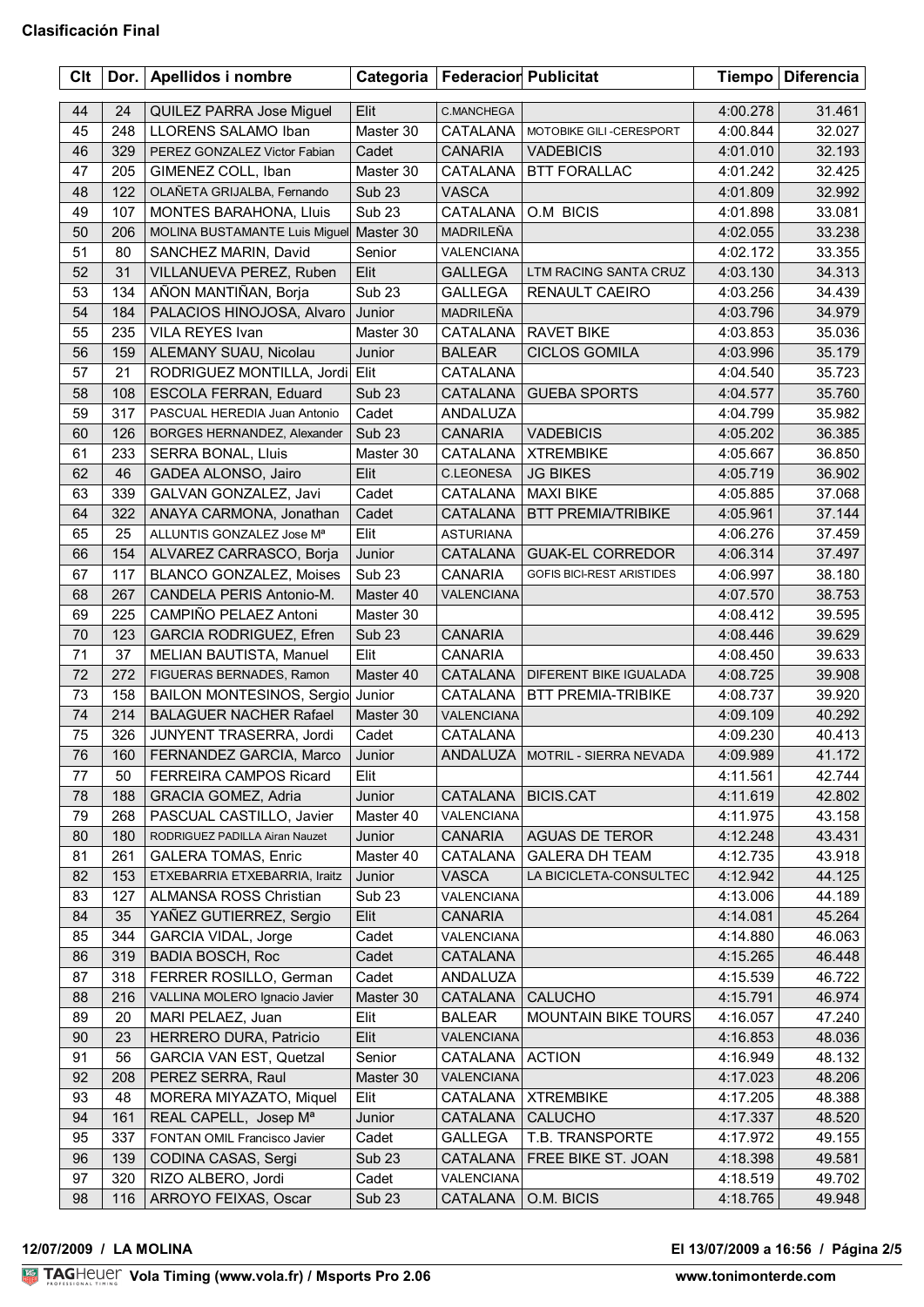| Clt | Dor. | Apellidos i nombre             | Categoria         | <b>Federacior Publicitat</b> |                                 |          | Tiempo   Diferencia |
|-----|------|--------------------------------|-------------------|------------------------------|---------------------------------|----------|---------------------|
| 99  | 173  | PEREZ GONZALEZ, Pablo          | Junior            | ASTURIANA                    | CENTENO C2C                     | 4:19.283 | 50.466              |
| 100 | 136  | RENOM CUADRAS Joan Carles      | Sub <sub>23</sub> | CATALANA                     | <b>BTT PREMIA -TRIBIKE</b>      | 4:21.011 | 52.194              |
| 101 | 269  | MATE BARRERO, Jaime            | Master 40         | ANDALUZA                     | BIKE STATION-HIPERSTONE         | 4:21.226 | 52.409              |
| 102 | 157  | FERNANDEZ LATORRE, Andres      | Junior            | VALENCIANA                   |                                 | 4:21.594 | 52.777              |
| 103 | 223  | COMINO DEL HOYO Ismael         | Master 30         | C.MANCHEGA                   |                                 | 4:22.298 | 53.481              |
| 104 | 301  | HERNANDEZ MOLINAS Victoria     | Femina            | CATALANA                     |                                 | 4:23.008 | 54.191              |
| 105 | 17   | <b>MARCUS JIMENEZ Victor</b>   | Elit              | <b>BALEAR</b>                | <b>BICICLETES S'ES</b>          | 4:23.362 | 54.545              |
| 106 | 183  | VACAS DE LA PEÑA, Daniel       | Junior            | MADRILEÑA                    |                                 | 4:23.427 | 54.610              |
| 107 | 249  | <b>HUERTA GALINDO Fco Jose</b> | Master 30         | ARAGONESA                    |                                 | 4:23.514 | 54.697              |
| 108 | 250  | CABALLERO JULIAN, Alex         | Master 30         | CATALANA                     | FREE BIKE ST. JOAN              | 4:23.657 | 54.840              |
| 109 | 114  | ALEMANY SUAU, Bernat           | <b>Sub 23</b>     | <b>BALEAR</b>                | <b>CICLOS GOMILA</b>            | 4:24.171 | 55.354              |
| 110 | 231  | MARTIN BLANCOS, Fernando       | Master 30         | ARAGONESA                    |                                 | 4:24.706 | 55.889              |
| 111 | 45   | MASDEU SABATE, Dani            | Elit              | <b>CATALANA</b>              | <b>GUEBA SPORTS</b>             | 4:24.831 | 56.014              |
| 112 | 327  | RIERA CARDONA, Jordi           | Cadet             | <b>BALEAR</b>                | MALIBU-SPECIALI                 | 4:24.936 | 56.119              |
| 113 | 230  | OJEDA ALARCON Jose Ramon       | Master 30         | <b>VALENCIANA</b>            |                                 | 4:25.394 | 56.577              |
| 114 | 271  | SABALETE CALAHORRO, Manuel     | Master 40         | <b>CATALANA</b>              | <b>MAXI BIKE</b>                | 4:26.564 | 57.747              |
| 115 | 140  | DE LA IGLESIA DUERO, Sergi     | Sub <sub>23</sub> | CATALANA                     | <b>TECDAKI - NINETA</b>         | 4:26.615 | 57.798              |
| 116 | 226  | CYPHELLY BENITEZ, Manuel       | Master 30         | <b>CANARIA</b>               |                                 | 4:26.618 | 57.801              |
|     | 47   |                                |                   |                              |                                 |          |                     |
| 117 |      | ALCARAZ GRACIA, Sergio         | Elit              | <b>MURCIANA</b>              |                                 | 4:26.658 | 57.841              |
| 118 | 54   | MARTORELL MONTSANT Andreu      | Senior            | CATALANA                     |                                 | 4:26.736 | 57.919              |
| 119 | 203  | RIERA ROIG, Melchor            | Master 30         | <b>BALEAR</b>                | <b>MOUNTAIN BIKE TOURS</b>      | 4:26.843 | 58.026              |
| 120 | 243  | PADILLA ORTIZ, Xavier          | Master 30         | CATALANA                     | O.M BICIS                       | 4:28.185 | 59.368              |
| 121 | 124  | QUINTANA OJEDA, Hector         | <b>Sub 23</b>     | <b>CANARIA</b>               |                                 | 4:28.614 | 59.797              |
| 122 | 179  | SUAREZ SANTANA Ayrton          | Junior            | <b>CANARIA</b>               |                                 | 4:29.428 | 1:00.611            |
| 123 | 115  | ZUÑIGA MONREAL, Ibai           | <b>Sub 23</b>     | CATALANA                     | O.M.BICIS                       | 4:30.246 | 1:01.429            |
| 124 | 58   | PEREZ PERETO, Pablo            | Elit              | ARAGONESA                    |                                 | 4:30.612 | 1:01.795            |
| 125 | 33   | MOLINA BUSTAMANTE, Javier Elit |                   | MADRILEÑA                    |                                 | 4:30.649 | 1:01.832            |
| 126 | 129  | DIEZ GARCIA, Lucas             | Sub <sub>23</sub> | MADRILEÑA                    |                                 | 4:30.766 | 1:01.949            |
| 127 | 187  | FERNANDEZ-M KORTAZAR, Txema    | Junior            | <b>VASCA</b>                 | LA BICICLETA-CONSULTEC          | 4:31.023 | 1:02.206            |
| 128 | 185  | ALVAREZ IVORRA, Carlos         | Junior            | MADRILEÑA                    |                                 | 4:31.093 | 1:02.276            |
| 129 | 52   | HOMS TORT, Antoni              | Elit              | CATALANA                     | <b>ACTION</b>                   | 4:31.632 | 1:02.815            |
| 130 | 18   | FRAU LLADO, Miguel             | Elit              | <b>BALEAR</b>                | <b>BICICLETES S'ESCAPADA</b>    | 4:31.742 | 1:02.925            |
| 131 | 44   | VALERA SERAMIA, Raul           | Elit              | CATALANA                     | <b>CICLES CATALUNYA SNOWFUN</b> | 4:32.688 | 1:03.871            |
| 132 | 324  | ARBOLEYA RODRIGUEZ, Ruben      | Cadet             | <b>ASTURIANA</b>             | <b>NAVA 2000</b>                | 4:32.824 | 1:04.007            |
| 133 | 39   | ESARTE BORDA, Iñaki            | Elit              | <b>NAVARRA</b>               |                                 | 4:33.716 | 1:04.899            |
| 134 | 342  | JORBA PRATS, Guillem           | Cadet             | CATALANA                     | O.M BICIS                       | 4:33.817 | 1:05.000            |
| 135 | 222  | ARMAS LERENA, Oscar            | Master 30         | <b>RIOJANA</b>               |                                 | 4:34.395 | 1:05.578            |
| 136 | 212  | CENTENO DEBEN, David           | Master 30         | VALENCIANA                   |                                 | 4:34.647 | 1:05.830            |
| 137 | 332  | ROCAMORA SOTO, Victor          | Cadet             | VALENCIANA                   |                                 | 4:34.796 | 1:05.979            |
| 138 | 239  | MALAGON LOPEZ, David           | Master 30         | CATALANA                     | <b>XTREMBIKE</b>                | 4:35.511 | 1:06.694            |
| 139 | 244  | ARIAS GIMENEZ, Toni            | Master 30         | CATALANA                     | FREE BIKE ST. JOAN              | 4:35.536 | 1:06.719            |
| 140 | 190  | ESTEVE ALVAREZ, Ruben          | Junior            | CATALANA                     |                                 | 4:35.757 | 1:06.940            |
| 141 | 162  | SOPENA LAITA, Miquel           | Junior            | CATALANA                     | <b>CALUCHO</b>                  | 4:35.998 | 1:07.181            |
| 142 | 135  | MARURI GAMERO, Carlos          | Sub <sub>23</sub> | VASCA                        |                                 | 4:37.107 | 1:08.290            |
| 143 | 172  | GALLEGO LOPEZ Jose Enrique     | Junior            | C.MANCHEGA                   |                                 | 4:37.139 | 1:08.322            |
| 144 | 270  | FRANCO MINGUEZ, Rafael         | Master 40         | ANDALUZA                     | BIKE STATION-HIPERSTONE         | 4:38.264 | 1:09.447            |
| 145 | 137  | TORRELA VALVERDE, Cristian     | <b>Sub 23</b>     | <b>CATALANA</b>              | <b>ACTION</b>                   | 4:38.507 | 1:09.690            |
| 146 | 28   | EDO IBAÑEZ, Roberto            | Elit              | VALENCIANA                   |                                 | 4:38.511 | 1:09.694            |
| 147 | 30   | CONDE CARBO Roc                | Elit              | CATALANA                     |                                 | 4:38.543 | 1:09.726            |
| 148 | 186  | PELEGRI CASTRO, Gerard         | Junior            | CATALANA                     | GAS-OIL - ARA LLEIDA            | 4:39.025 | 1:10.208            |
| 149 | 207  | ANDRES RUBIO Jose Luis         | Master 30         | VALENCIANA                   |                                 | 4:40.789 | 1:11.972            |
| 150 | 263  | MASSOT FIGUERAS, Germa         | Master 40         | CATALANA                     | <b>BTT FORALLAC</b>             | 4:41.350 | 1:12.533            |
| 151 | 238  | EGEA SANCHO, Luis              | Master 30         | <b>MURCIANA</b>              |                                 | 4:41.660 | 1:12.843            |
| 152 | 42   | APARICIO MARTIN, Eduardo       | Elit              | ARAGONESA                    |                                 | 4:41.762 | 1:12.945            |
| 153 | 310  | MARTINEZ MARTINEZ, Carolina    | Femina Cadet      | VALENCIANA                   |                                 | 4:42.488 | 1:13.671            |
|     |      |                                |                   |                              |                                 |          |                     |

## <u>Volanda Volanda est</u> **12/07/2009 / LA MOLINA El 13/07/2009 a 16:56 / Página 3/5**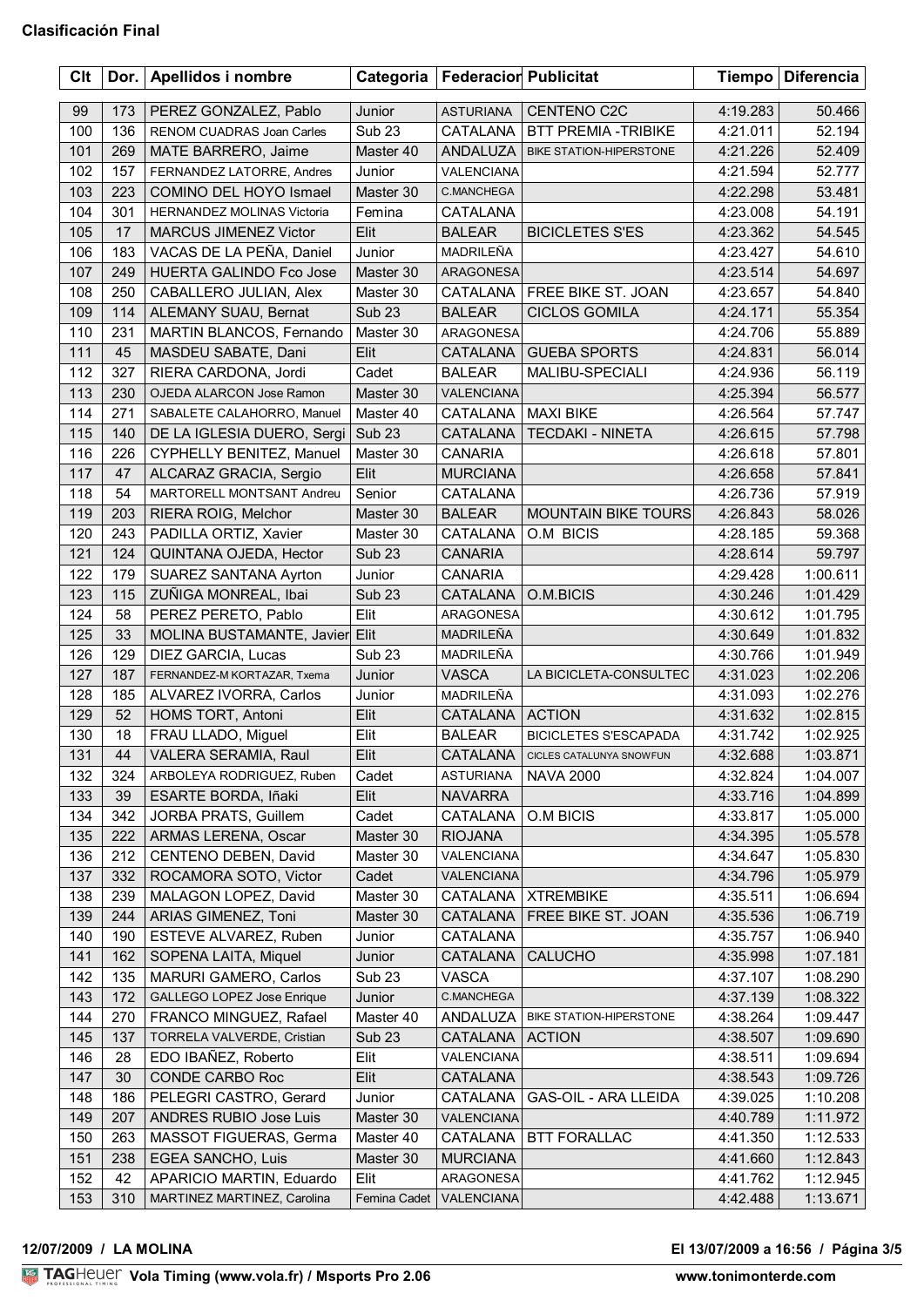| Clt | Dor. | Apellidos i nombre                  | Categoria         | <b>Federacior Publicitat</b> |                            |          | Tiempo   Diferencia |
|-----|------|-------------------------------------|-------------------|------------------------------|----------------------------|----------|---------------------|
| 154 | 331  | <b>TORRES BONAFE, Cristian</b>      | Cadet             | <b>BALEAR</b>                | MALIBU-SPECIALIZED         | 4:42.698 | 1:13.881            |
| 155 | 111  | GOMEZ NUÑEZ, Edgar                  | Sub <sub>23</sub> | CATALANA                     | <b>CICLES PAGES</b>        | 4:42.855 | 1:14.038            |
| 156 | 323  | MELENDI MANCEBO, Gonzalo            | Cadet             | ASTURIANA                    | CENTENO C2C                | 4:43.172 | 1:14.355            |
| 157 | 302  | <b>BOSCA BALLESTER, Mireia</b>      | Femina            | CATALANA                     | LTMRACING-SANTA CRUZ       | 4:43.574 | 1:14.757            |
| 158 | 170  | SANGRA LLUCH, Sergi                 | Junior            | <b>CATALANA</b>              | <b>ROCABIKES</b>           | 4:43.939 | 1:15.122            |
| 159 | 27   | MARTI SOLER, Vicente                | Elit              | VALENCIANA                   |                            | 4:44.087 | 1:15.270            |
| 160 | 325  | <b>MARTIN CRUZ Pablo</b>            | Cadet             | <b>ASTURIANA</b>             |                            | 4:46.344 | 1:17.527            |
| 161 | 209  | CAVERO POZUELO, Carlos              | Master 30         | VALENCIANA                   |                            | 4:46.497 | 1:17.680            |
| 162 | 16   | NARVAEZ VIGO, Sergio                | Elit              | ANDALUZA                     |                            |          | 1:17.714            |
| 163 | 264  | AGUSTI PARALS, Marti                | Master 40         |                              | <b>BTT FORALLAC</b>        | 4:46.531 |                     |
| 164 | 118  |                                     |                   | CATALANA                     |                            | 4:48.184 | 1:19.367            |
|     |      | ROJO VILLASANTE, Samuel             | <b>Sub 23</b>     | C.MANCHEGA                   |                            | 4:48.895 | 1:20.078            |
| 165 | 335  | TENA FARRE, Aleix                   | Cadet             | CATALANA                     | GAS-OIL - ARA LLLEIDA      | 4:49.952 | 1:21.135            |
| 166 | 113  | FONT SALOM, Gabriel                 | <b>Sub 23</b>     | <b>BALEAR</b>                | <b>MOUNTAIN BIKE TOURS</b> | 4:50.396 | 1:21.579            |
| 167 | 36   | SANTANA MIRANDA Jose Heriberto Elit |                   | <b>CANARIA</b>               |                            | 4:51.320 | 1:22.503            |
| 168 | 341  | DAHL GALVEZ, Albert                 | Cadet             | CATALANA                     |                            | 4:53.152 | 1:24.335            |
| 169 | 338  | COS LORO, Ricard                    | Cadet             | <b>CATALANA</b>              | <b>MAXI BIKE</b>           | 4:54.793 | 1:25.976            |
| 170 | 219  | VILLAR REMUIÑAN Ivan                | Master 30         | <b>ASTURIANA</b>             |                            | 4:54.993 | 1:26.176            |
| 171 | 308  | GONZALEZ GONZALEZ-CORROTO Covadonga | Femina            | <b>ASTURIANA</b>             | <b>ASTURBIKE GIJON</b>     | 4:55.108 | 1:26.291            |
| 172 | 343  | <b>GARCIA AGUILERA, Oriol</b>       | Cadet             | CATALANA                     | O.M. BICIS                 | 4:57.671 | 1:28.854            |
| 173 | 204  | AZNAR SABATER, Angel                | Master 30         | CATALANA                     | <b>BTT FORALLAC</b>        | 4:57.822 | 1:29.005            |
| 174 | 121  | <b>BARRAL PRIETO Angel Martin</b>   | Sub <sub>23</sub> | <b>GALLEGA</b>               | LTM RACING SANTA CRUZ      | 4:58.168 | 1:29.351            |
| 175 | 245  | HERNANDEZ REQUENA, Manuel           | Master 30         | CATALANA                     | FREE BIKE ST. JOAN         | 4:59.699 | 1:30.882            |
| 176 | 168  | RAMON BOLEDA, Alex                  | Junior            | CATALANA                     |                            | 4:59.828 | 1:31.011            |
| 177 | 321  | CARMONA LOBATO, Ivan                | Cadet             | CATALANA                     | LA POMA GUAK               | 5:01.236 | 1:32.419            |
| 178 | 266  | MENENDEZ GONZALEZ, Luis             | Master 40         | ASTURIANA                    | <b>ASTURBIKE GIJON</b>     | 5:03.426 | 1:34.609            |
| 179 | 133  | BUENO CASANOVAS, Gonzalo            | Sub <sub>23</sub> | CATALANA                     | <b>TIRITA RIDERS</b>       | 5:03.595 | 1:34.778            |
| 180 | 303  | SANCHEZ VELIZ, Maria                | Femina            | VALENCIANA                   |                            | 5:06.151 | 1:37.334            |
| 181 | 182  | COLL GILABERT, Javier               | Junior            | VALENCIANA                   |                            | 5:07.079 | 1:38.262            |
| 182 | 40   | SANTANA RAMOS, Ricardo              | Elit              | <b>CANARIA</b>               |                            | 5:07.105 | 1:38.288            |
| 183 | 309  | MARTINEZ PEREZ Carmen Rosa          | Femina Junior     | <b>GALLEGA</b>               |                            | 5:07.641 | 1:38.824            |
| 184 | 247  | ESTEVE RIUS, Antonio                | Master 30         | CATALANA                     | <b>PROBIKE</b>             | 5:08.838 | 1:40.021            |
| 185 | 166  | FONTOVA PEREZ, Alberto              | Junior            | CATALANA                     | BIKE HOUSE-TOMAS DOMINGO   | 5:13.232 | 1:44.415            |
| 186 | 306  | CASTRO SOLA Ruth                    | Femina            | <b>CATALANA</b>              | <b>OPTIM-INDIAN BIKES</b>  | 5:13.886 | 1:45.069            |
| 187 | 241  | FONT BASTE, Jaume                   | Master 30         | CATALANA                     | <b>ACTION</b>              | 5:15.987 | 1:47.170            |
| 188 | 14   | ALVAREZ SALGUEIRO Daniel            | Elit              | <b>GALLEGA</b>               | <b>BICI O CON</b>          | 5:17.643 | 1:48.826            |
| 189 | 333  | DIEZ GARCIA, Marcos                 | Cadet             | MADRILEÑA                    |                            | 5:19.873 | 1:51.056            |
| 190 | 218  | SANCHEZ BLANCO, Javier              | Master 30         | <b>ASTURIANA</b>             | <b>ASTURBIKE GIJON</b>     | 5:21.021 | 1:52.204            |
| 191 | 330  | LOPEZ JIMENEZ, Ivan                 | Cadet             | <b>CANARIA</b>               |                            | 5:26.397 | 1:57.580            |
| 192 | 217  | VILLA SOLARES, Arsenio              | Master 30         | <b>ASTURIANA</b>             | <b>NAVA 2000</b>           | 5:32.842 | 2:04.025            |
| 193 | 334  | JIMENEZ MORALEDA, Alvaro            | Cadet             | MADRILEÑA                    |                            | 5:35.913 | 2:07.096            |
| 194 | 10   | ORTEGA DE LA RUBIA Jose             | Elit              | ANDALUZA                     | SCOTT-BOS                  | 5:36.275 | 2:07.458            |
| 195 | 305  | ALSINA DEL CLOT, Anna               | Femina            | CATALANA                     | <b>VILA BIKE</b>           | 5:37.652 | 2:08.835            |
| 196 | 336  | VIDAL ROSELLO Eric                  | Cadet             | CATALANA                     | GAS-OIL, ARA LLEIDA        | 5:43.623 | 2:14.806            |
| 197 | 307  | DE BARROS SANCHEZ, Ariadna          | Femina            | ANDALUZA                     |                            | 5:46.096 | 2:17.279            |
| 198 | 304  | <b>CORTES FOLKE Karolina</b>        | Femina            | CATALANA                     | <b>OPTIM-INDIAN BIKES</b>  | 5:51.764 | 2:22.947            |
| 199 | 55   |                                     | Elit              | CATALANA                     |                            |          |                     |
|     |      | <b>MARIN BOSCH, Albert</b>          |                   |                              |                            | 5:56.475 | 2:27.658            |
| 200 | 128  | GATNAU ALVAREZ, Daniel              | <b>Sub 23</b>     | MADRILEÑA                    |                            | 5:58.540 | 2:29.723            |
| 201 | 224  | MARIN GUARDIA Pablo                 | Master 30         |                              |                            | 6:02.331 | 2:33.514            |
| 202 | 232  | GARCIA CAPO, Emilio                 | Master 30         | MADRILEÑA                    |                            | 6:08.027 | 2:39.210            |
| 203 | 26   | PRIDA RODRIGUEZ Fernando            | Elit              | <b>ASTURIANA</b>             | <b>CUETOS BIKE</b>         | 6:19.133 | 2:50.316            |
| 204 | 175  | OTERO SANTAYA, Eloy                 | Junior            | <b>GALLEGA</b>               | LTM RACING SANTA CRUZ      | 6:20.533 | 2:51.716            |
| 205 | 210  | VALLADARES BERTOL, Santiago         | Master 30         | VALENCIANA                   |                            | 6:28.182 | 2:59.365            |
| 206 | 29   | SUAREZ MARTINEZ, Gabriel            | Elit              | <b>GALLEGA</b>               | WWW.BRINCOOS.CO            | 6:56.584 | 3:27.767            |
| 207 | 227  | TELLETXEA ETXEBERRIA, Xabier        | Master 30         | <b>NAVARRA</b>               |                            | 7:00.385 | 3:31.568            |
| 208 | 240  | ACOSTA SEGOVIA, Ivan                | Master 30         | CATALANA                     | <b>BIKE TANDEM</b>         | 7:36.036 | 4:07.219            |

## <u>Volanda Volanda est</u> **12/07/2009 / LA MOLINA El 13/07/2009 a 16:56 / Página 4/5**